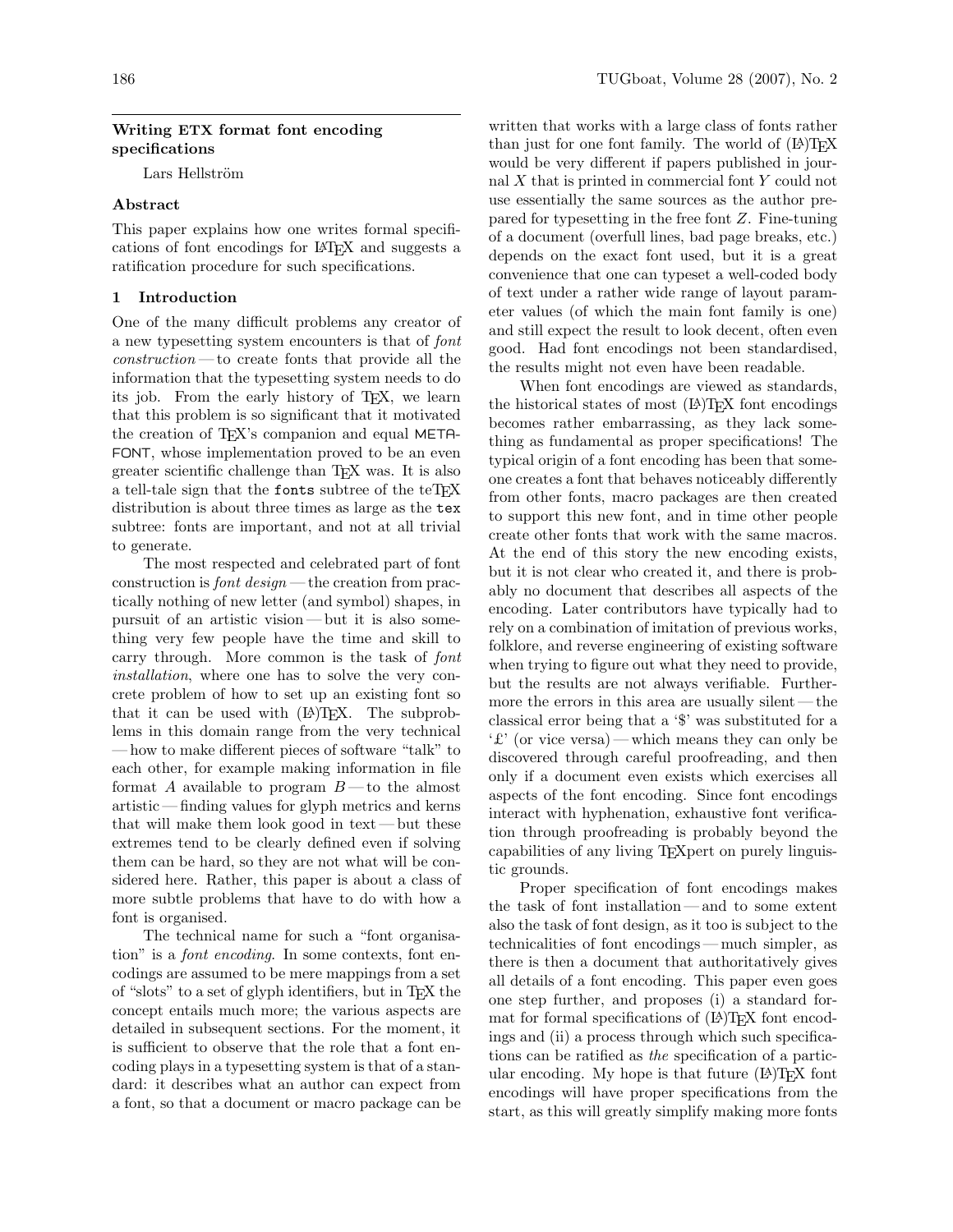available in these encodings, and perhaps also make font designers aware of the subtler points of  $(L<sup>A</sup>)$ T<sub>E</sub>X font design, as many details have been poorly documented.

The proposed file format for encoding specifications is a development of the fontinst [6] ETX format. One reason for this choice was that it is an established format; many of those who are making fonts already use it, even if for a slightly different purpose. Another major reason is that an ETX file is both a LATEX document and a processable data file; this is the same kind of bilinguality that has made the .dtx format so useful. Finally the ETX format makes it easy to create experimental font installations when a new encoding is being designed; fontinst can directly read the file, but the file can also be automatically converted to a PostScript encoding vector if that approach seems more convenient. On the other hand, there are some features — most notably the prominent role of the glyph names — of the ETX format that would probably had been done differently in a file format that was built from scratch, but this is necessary for several of the advantages listed above.

## 2 Points to keep in mind

# 2.1 Characters, glyphs, and slots

One fundamental difference that must be understood is that between characters and glyphs. A *character* is a semantic entity — it carries some meaning, even if you usually have to combine several characters to make up even one word — whereas a glyph simply is a piece of graphics. In printed text, glyphs are used to represent characters and the first step of reading is to determine which character(s) a given glyph is representing.<sup>1</sup>

In the output, T<sub>EX</sub> neither deals with characters nor glyphs, really (although many of its messages speak of characters), but with *slots*, which essentially are numbered positions in a font. To TFX, a slot is simply something which can have certain metric properties (width, height, depth, etc.) but to the driver which actually does the printing the slot also specifies a glyph. The same slot in two different fonts can correspond to two quite different characters.

For completeness it should also be mentioned that the *input* of  $T_{\text{F}}X$  is a stream of semantic entities and thus T<sub>F</sub>X is dealing with characters on that side, but the input is not the subject of this paper.

## 2.2 Ligatures

In typography, a *ligature* is a glyph which has been formed by joining glyphs that represent two or more characters; this joining can involve quite a lot of deformation of the original shapes. Examples of ligatures are the 'fi' ligature (from 'f' and 'i'), the 'Æ' ligature (from 'A' and 'E'), and the ' $\mathcal{C}'$  character (from 'E' and 't'), the latter two of which has evolved to become characters of their own. For those ligatures (such as 'fi') that have not evolved to characters, TEX has a mechanism for forming the ligature out of the characters it is composed from, under the guidance of ligature/kerning programs found in the font.

More technically, what happens is that if the \char (or equivalent) for one slot is immediately followed by the \char (or equivalent) for another (or the same) slot and there is a ligaturing instruction in the LIGKERN table of the current font which applies to this slot pair then this ligaturing instruction is executed. This usually replaces the two slots in the pair with a single new slot specified by the ligaturing instruction (it could also keep one or both of the original slots, but that is less common). TFX has no idea about whether these replacements change the meaning of anything, but TEX assumes that it doesn't, and it is up to the font designer to ensure that this is the case.

Apart from forming ligatures in text, the ligaturing mechanism of TEX is traditionally also employed for another task which is much more problematic. Ligatures are also used to produce certain characters which are not part of visible ASCII — the most common are the endash (typed as --) and the emdash (typed as ---). This is a problem because it violates TEX's assumption that the meaning is unchanged; the classical problem with this appears in the OT2 encoding, where the Unicode character U+0446 (cyrillic small letter tse) could be typed as ts, whilst the t and s by themselves produced Unicode characters U+0442 (CYRILLIC SMALL LETTER TE) and U+0441 (CYRILLIC SMALL LETTER es) respectively. TEX's hyphenation mechanism can however decompose ligatures, so it sometimes happened that the TSE was hyphenated as TE-ES, which is quite different from what was intended. Since this is such an obvious disadvantage, the use of ligatures for forming non-English letters quickly disappeared after 8-bit input encodings became available. The practice still remains in use for punctuation, however, and the font designer must be aware of this. For many font encodings there is a set of ligatures which must be present and replace two or more char-

<sup>1</sup> Some PDF viewers also try to accomplish this, but in general they need extra information to do it right. The generic solution provided is to embed a ToUnicode CMap — which is precisely a map from slots to characters — in the PDF font object.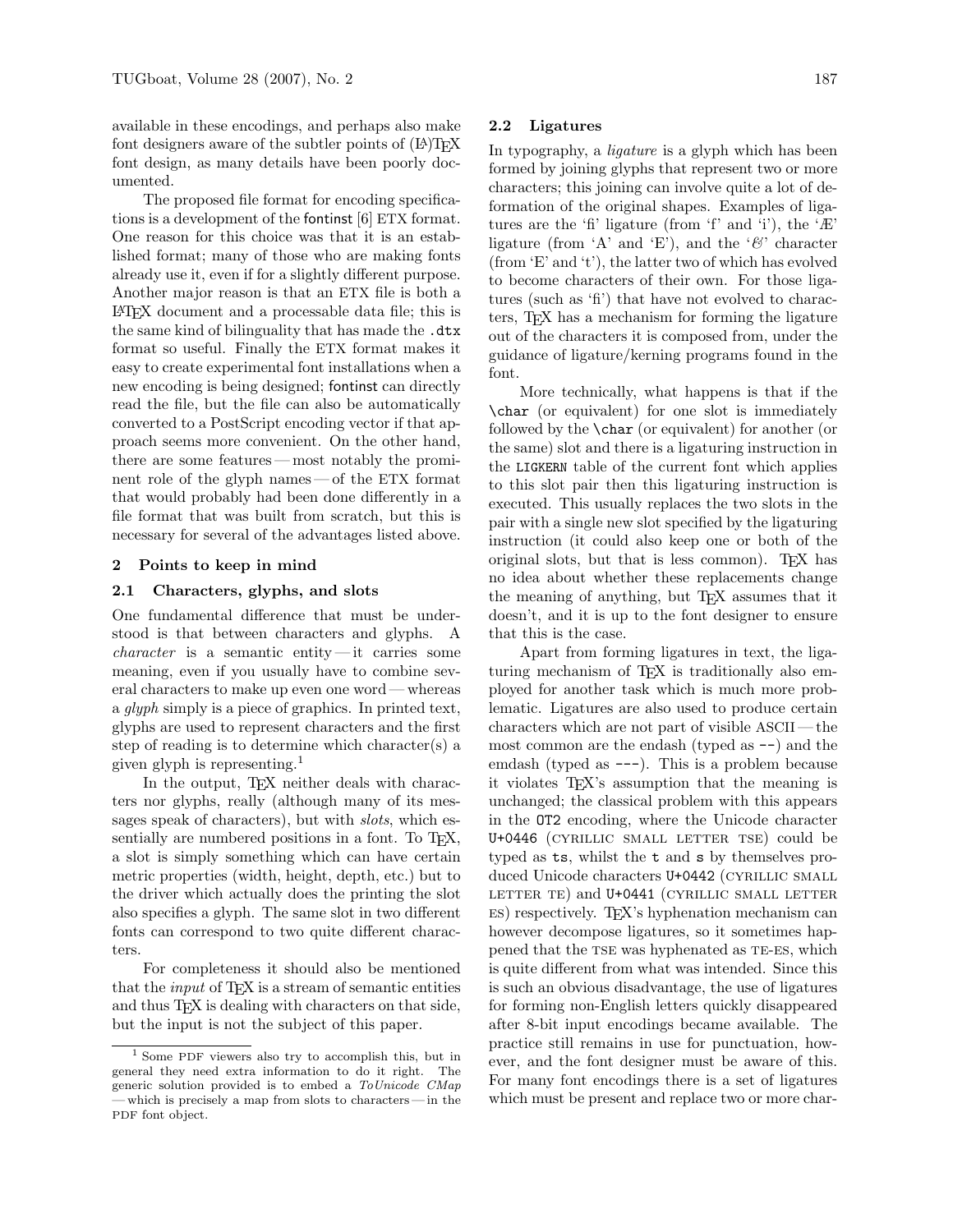acters by a single, different character. These ligatures are called mandatory ligatures in this paper.

The use of mandatory ligatures in new font encodings is strongly discouraged, for a number of reasons. The main problem is that they create unhealthy dependencies between input and output encoding, whereas these should ideally be totally independent. Using ligatures in this way complicates the internal representation of text, and it also makes it much harder to typeset text where those ligatures are not wanted (such as verbatim text). Furthermore it creates problems with kerning, since the "ligature" has not yet been formed when a kern to the left of it is inserted. Finally, a much better solution (when it is available) is to use an Omega translation process (see [9, Sec. 8–11]), since that is independent of the font, different translations can be combined, and they can easily handle even "abbreviations" much more complicated than those ligatures can deal with.

# 2.3 Output stages

On its way out of LATEX towards the printed text, a character passes through a number of stages. The following five seem to cover what is relevant for the present discussion:

- 1. The LATEX Internal Character Representation (LICR); see [8], Section 7.11, for a full description. At this point the character is a character token (e.g.  $a$ ), a text command (e.g.  $\succeq s$ ), or a combination (e.g. \H{o}).
- 2. Horizontal material; this is what the character is en route from TEX's mouth to its stomach. For most characters this is equivalent to a single \char command (e.g. a is equivalent to \char 97), but some require more than one, some are combined using the \accent and \char commands, some involve rules and/or kerns, and some are built using boxes that arbitrarily combine the above elements.
- 3. DVI commands; these are the DVI file commands that produce the printed representation of the character.
- 4. Printed text; this is the graphical representation of the character, e.g. as ink on paper or as a pattern on a computer screen. Here the text consists of glyphs.
- 5. Interpreted text; this is essentially printed text modulo equivalence of interpretation, hence the text doesn't really reach this stage until someone reads it. Here the text consists of characters.

In theory there is a universal mapping from LICR to interpreted text, but various technical restrictions make it impossible to simultaneously support the entire mapping. A L<sup>AT</sup>FX encoding selects a restriction of this mapping to a limited set which will be "well supported" (meaning that kerning and such between characters in the set works), whereas elements outside this set at best can be supported through temporary encoding changes. The encoding also specifies a decomposition of the mapping into one part which maps LICR to horizontal material and one part which maps horizontal material to interpreted text. The first part is realized by the text command definitions usually found in the  $\langle enc \rangle$ enc.def' file for the encoding. The second part is the font encoding, the specification of which is the topic of this paper. It is also worth noticing that an actual font is a mapping of horizontal material to printed text.

An alternative decomposition of the mapping from LICR to interpreted text would be at the DVI command level, but even though this decomposition is realized in most TEX implementations, it has very little relevance for the discussion of encodings. The main reason for this is that it depends not only on the encoding of a font, but also on its metrics. Furthermore it is worth noticing that in e.g. pdfTEX there need not be a DVI command level.

#### 2.4 Hyphenation

There are strong connections between font encoding and hyphenation because T<sub>E</sub>X's hyphenation mechanism operates on horizontal material; more precisely, the hyphenation mechanism only works on pieces of horizontal material that are equivalent to sequences of \char commands. This implies that hyphenation patterns, as selected via the **\language** parameter, are not only for a specific language, they are also for a specific font encoding.

The hyphenation mechanism uses the \lccode values to distinguish between three types of slots:

- 1. lower case letters ( $\lambda = n$ ),
- 2. upper case letters ( $\lambda$ code  $n \notin \{0, n\}$ ), and
- 3. non-letters ( $\lambda = 0$ ).

Only the first two types can be part of a hyphenatable word and only lower case letters are needed in the hyphenation patters. This does however place severe restrictions on how letters can be placed in a text font because TEX uses the same \lccode values for all text in a paragraph and therefore these values cannot be changed whenever the encoding changes. In  $\text{LFT}X$  the **\lccode** table is not allowed to change at all and consequently all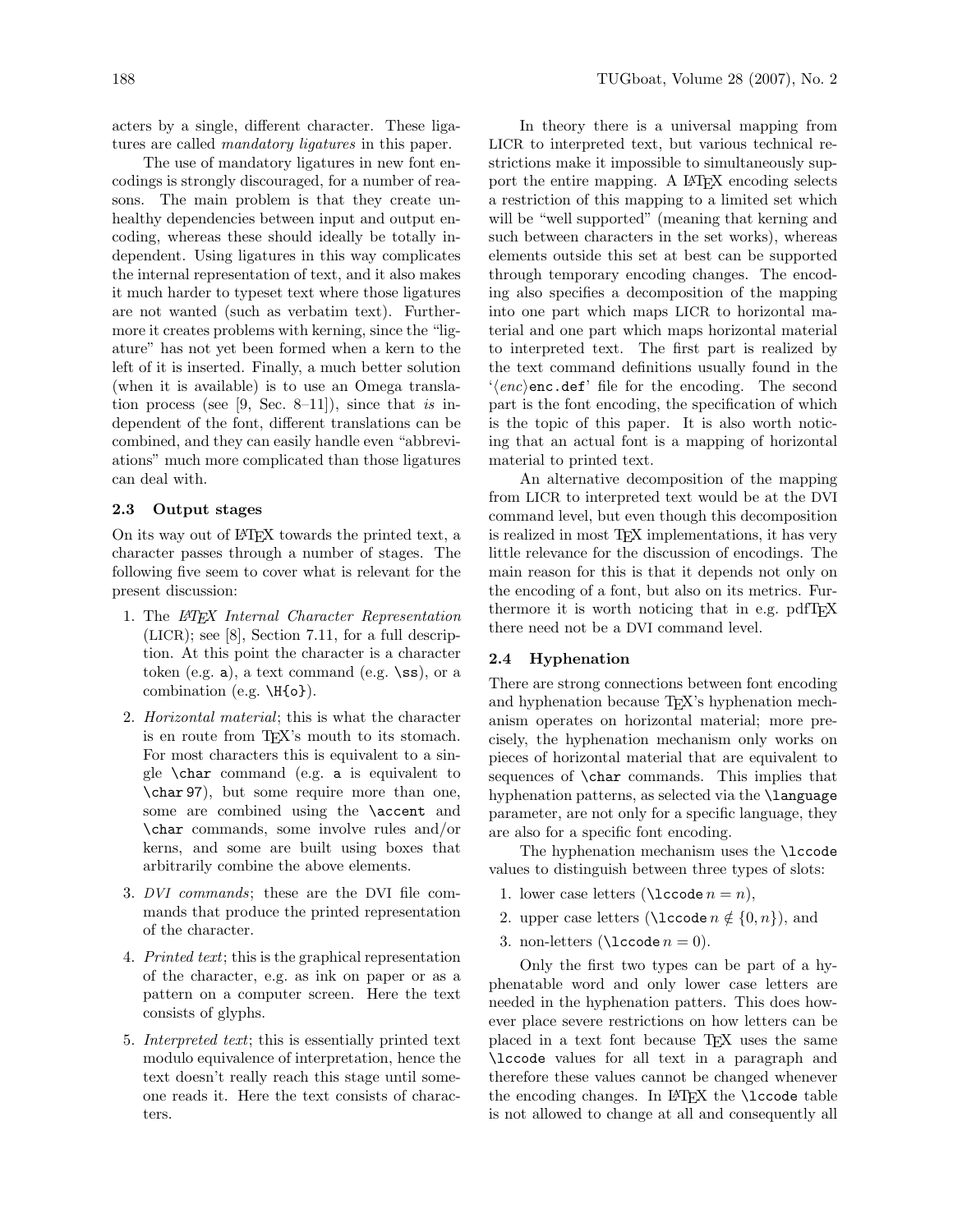text font encodings must work using the standard set of \lccode values.

In  $\varepsilon$ -TEX each set of hyphenation patterns has its own set of \lccode values for hyphenation, so the problem isn't as severe there. The hyphenation mechanism of Omega should become completely independent of the font encoding, although the last time I checked it was still operating on material encoded according to a font encoding.

## 2.5 Production and specification ETX files

Finally, it is worth pointing out the difference between an ETX file created for the specification of a font encoding and one created to be used in actually producing fonts with this encoding. They are usually not the same. Although specification ETXs certainly may be of direct use in the production of fonts — especially experimental fonts produced as part of the work on a new encoding — they are usually not ideal for the purpose. In particular there is often a need to switch between alternative names for a glyph to accommodate what is actually in the fonts, but such trickeries are undesirable complications in a specification. On the other hand a production ETX file has little need for verbose comments, whereas they are rather an advantage in a specification ETX file.

Therefore one shouldn't be surprised if there are two ETX files for a specific encoding: one which is a specification version and one which is a production version. If both might need to be in the same directory then one should, as a rule of thumb, include a 'spec' in the name of the specification version.

#### 3 Font encoding specifications

# 3.1 Basic principles

Most features of the font encoding are categorized as either mandatory or ordinary. The mandatory features are what macros may rely on, whereas the ordinary simply are something which fonts with this encoding normally provide. Font designers may choose to provide other features than the ordinary, but are recommended to provide the ordinary features to the extent that available resources permit.

Many internal references in the specification are in the form of glyph names and the choice of these is a slightly tricky matter. From the point of formal specification, the choices can be completely arbitrary, but from the point of practical usefulness they most likely are not. One of the main advantages of the ETX format for specifications is that such specifications can also be used to make experimental implementations, but this requires that the glyph

names in the specification are the same as those used in the fonts from which the experimental implementation should be built. Yet another aspect is that the glyph names are best chosen to be the ones one can expect to find in actual fonts, as that will make things easier for other people that want to make nonexperimental implementations later. For this last purpose, a good reference is Adobe's technical note on Unicode and glyph names [3]. For most common glyphs, [3] ends up recommending that one should follow the Adobe glyph list [2], which however has the peculiar trait of recommending names on the form afiiddddd (rather than the Unicode-based alternative  $\text{unit} x x x x$  for most non-latin glyphs. This is somewhat put in perspective by [1].

## 3.2 Slot assignments

The purpose of the slot assignments is to specify for each slot the character or characters to which it is mapped. That one slot is mapped to many characters is an unfortunate, but not uncommon, reality in many encodings, as limitations in font size have often encouraged identifications of two characters which are almost the same. It should be avoided in new encodings.

Slot assignments are done using the \nextslot command and a \setslot ... \endsetslot construction as follows:

```
\textsf{}(slot\ number)\setminussetslot\{qlyph \ name\}\langleslot commands\rangle\endsetslot
```
A typical example of this is

```
\nextslot{65}
\setslot{A}
  \Unicode{0041}{LATIN CAPITAL LETTER A}
\endsetslot
```
which gets typeset as

# Slot 65 'A'

Unicode character U+0041, LATIN CAPITAL LETTER A.

The **\nextslot** command does not typeset anything; it simply stores the slot number in a counter, for later use by \setslot. The \endsetslot command increments this counter by one. Hence the \nextslot command is unnecessary between \setslots for consecutive slots. Besides \nextslot, there is also a command \skipslots which increments the slot number counter by a specified amount. The argument of both \nextslot and \skipslots can be arbitrary fontinst integer expressions (see [5]). All T<sub>EX</sub>  $\langle number \rangle$ s that survive full expansion are valid fontinst integer expressions,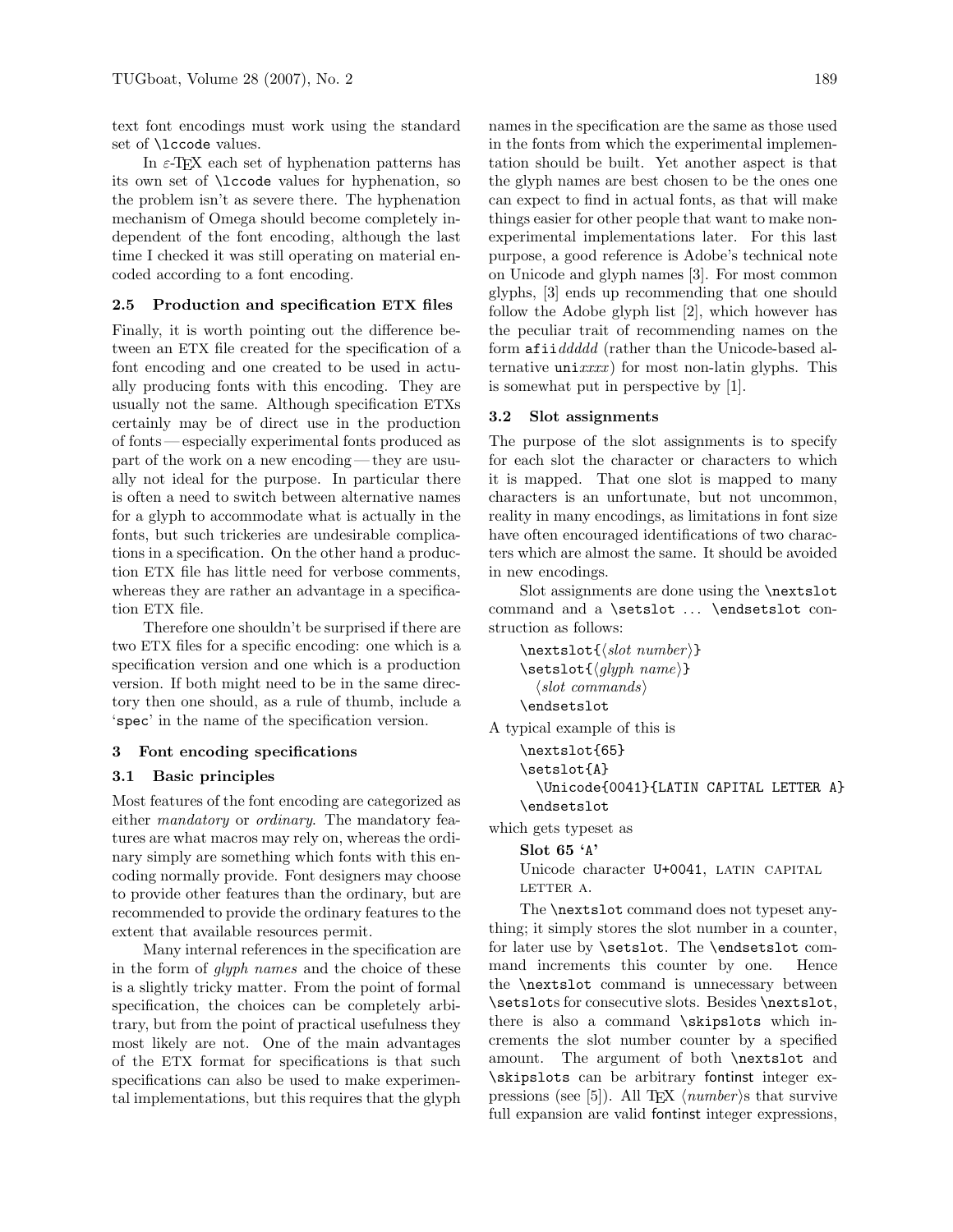but for example  $\wedge$  is not, as  $\wedge$  is a macro which will break before the expression is typeset. These cases can however be fixed by preceding the TEX  $\langle number \rangle$  by  $\number$ , as  $\number' \$  survives full expansion by expanding to 126.

The main duty of the  $\langle slot \; commands \rangle$  is to specify the target character (or characters) for this slot. The simplest way of doing this is to use the \Unicode command, which has the syntax

```
\Unicode{\langle code\ point\rangle}{\langle name\rangle}
```
The  $\langle code\ point\rangle$  is the number of the character (in hexadecimal notation, usually a four-digit number) and the  $\langle name \rangle$  is the name. Case is insignificant in these arguments. If a slot corresponds to a string of characters rather than to a single character, then one uses the \charseq command, which has the syntax

 $\{\langle \text{Unicode commands} \rangle\}$ 

e.g.

```
\nextslot{30}
\setslot{ffi}
  \charseq{
    \Unicode{0066}{LATIN SMALL LETTER F}
    \Unicode{0066}{LATIN SMALL LETTER F}
    \Unicode{0069}{LATIN SMALL LETTER I}
  }
```
## \endsetslot

Several \Unicode commands not in the argument of a \charseq instead mean that each of the listed characters is a valid interpretation of the slot.

If a character cannot be specified in terms of Unicode code points then the specification should simply be a description in text which identifies the character. Such descriptions are written using the \comment command

#### \comment $\{\langle text \rangle\}$

It is worth noticing that the  $\langle text \rangle$  is technically only an argument of \comment when the program processing the ETX file is ignoring \comment commands. This means \verb and similar catcodechanging commands can be used in the  $\langle text \rangle$ . The \par command, on the other hand, is not allowed in the  $\langle text \rangle$ .

The \comment command should also be used for any further piece of explanation of or commentary to the character used for the slot, if the exposition seems to need it. There can be any number of \comment commands in the  $\langle$ *slot commands* $\rangle$ .

# 3.3 Ligatures

There are three classes of ligatures in the font encoding specifications: mandatory, ordinary, and odd. Mandatory ligatures must be present in any font which complies with the encoding, whereas ordinary and odd ligatures need not be. No clear distinction can be made between ordinary and odd ligatures, but a non-mandatory ligature should be categorized as ordinary if it makes sense for the majority of users, and as odd otherwise. Hence the 'fi' ligature is categorized as ordinary in the T1 encoding (although it makes no sense in Turkish), whereas the 'ij' ligature is odd.

In the ETX format, a ligature is specified using one of the slot commands

```
\langleLigature{\langleligtype}}{\langleright}}{\langlenew}}
\left\langle{\left\langle{light}\right\rangle\right\rangle}\right\langle{\left\langle{right}\right\rangle}\right\}\odotddligature{\langle note \rangle}{\langle lightype \rangle}
                                   \{\langle right\rangle\}\{\langle new\rangle\}
```
The \Ligature command is used for mandatory ligatures, \ligature for ordinary ligatures, and \oddligature for odd ligatures. The  $\langle right \rangle$  and  $\langle new \rangle$  arguments are names of the glyphs being assigned to the slots involved in this ligature. The  $\langle right \rangle$  specifies the right part in the slot pair being affected by the ligature, whereas the left part is the one of the **\setslot** ... **\endsetslot** construction in which the ligaturing command is placed. The  $\langle new \rangle$  specifies a new slot which will be inserted by the ligaturing instruction. The  $\langle\text{lightype}\rangle$  is the actual ligaturing instruction that will be used; it must be LIG, /LIG, /LIG>, LIG/, LIG/>, /LIG/, /LIG/>, or /LIG/>>. The slashes specify retention of the left or right original character; the > signs specify passing over that many slots in the result without further ligature processing.  $\langle note \rangle$ , finally, is a piece of text which explains when the odd ligature may be appropriate. It is typeset as a footnote.

As an example of ligatures we find the following in the specification of the T1 encoding:

```
\nextslot{33}
\setslot{exclam}
  \Unicode{0021}{EXCLAMATION MARK}
 \Ligature{LIG}{quoteleft}{exclamdown}
\endsetslot
```
It is typeset as

Slot 33 'exclam' Unicode character U+0021, exclamation MARK. Mandatory ligature exclam∗quoteleft →

exclamdown

With other  $\langle\text{ligtype}\rangle$  there may be more names listed on the right hand side and possibly a  $\vert$ ' symbol showing the position at which ligature processing will start afterwards.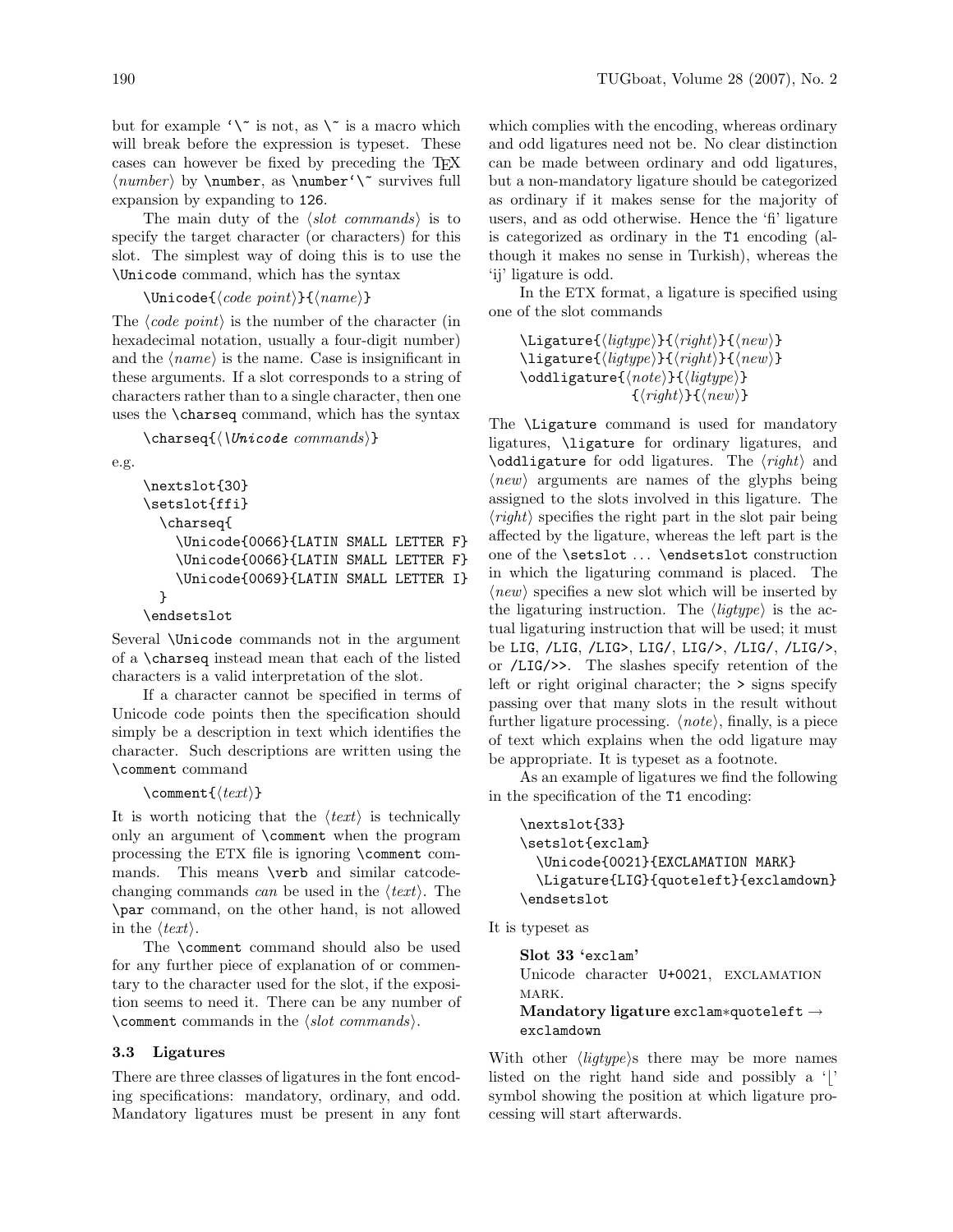# 3.4 Math font specialities

There are numerous technicalities which are special to math fonts, but only a few of them are exhibited in ETX files.<sup>2</sup> Most of these have to do with the T<sub>EX</sub> mechanisms that find sufficiently large characters for commands like \left, \sqrt, and \widetilde.

The first mechanism for this is that a character in a font can sort of say "If I'm too small, then try character . . . instead". This is expressed in an ETX file using the \nextlarger command, which has the syntax

```
\text{larger}\{\frac{glyph \ name}{\}
```
The second mechanism constructs a sufficiently large character from smaller pieces; this is known as a 'varchar' or 'extensible character'. This is expressed in an ETX file using an "extensible recipe", the syntax for which is

 $\varphi \ (varchar \ commands) \ \end{math}$ 

where each  $\langle \text{varchar command} \rangle$  is one of

```
\varphi\{\langle\mathit{glyph \ name}\rangle\}\vartheta_{glyph \ name}\vartheta_{glyph \ name}}
\varphi\
```
There can be at most one of each and their order is irrelevant. The most important is the \varrep command, as that is the part which is repeated until the character is sufficiently large. The \vartop, \varmid, and \varbot commands are used to specify some other part which should be put at the top, middle, and bottom of the extensible character respectively. Not all extensible recipes use all of these, however.

As an example, here is how a very large left brace is constructed:

- ſ For \vartop{bracelefttp}
- $\mathbf{r}$ For \varrep{braceex}

```
\mathsf{I}For \varmid{braceleftmid}
```
- Again for \varrep{braceex}
- $\mathbf{I}$ For \varbot{braceleftbt}

Both \nextlarger and \varchar commands are like \ligature in that they describe ordinary features for the encoding; they appear in a specification ETX file mainly to explain the purpose of some ordinary character. There is no such thing as a mandatory \nextlarger or \varchar, but varchars are occasionally used to a similar effect. In these cases, the character generated by the extensible recipe is something quite different from what a \char for that slot would produce. Thus for the slot to produce the expected result it must be referenced using a \delimiter or \radical primitive, since those are the only ones which make use of the extensible recipe. The effect is that the slot has a semimandatory assignment; the result of  $\char'$  char is unspecified (as for a slot with an ordinary assignment), but the result for a large delimiter or radical is not (as for a slot with a mandatory assignment).

Thus some math fonts have an extra section "Semimandatory characters" between the mandatory and ordinary character sections. In that section for the OMX encoding we find for example

```
\nextslot{60}
```
\setslot{braceleftmid} \Unicode{2016}{DOUBLE VERTICAL LINE} \comment{This is the large size of the |\Arrowvert| delimiter, a glyphic variation on |\Vert|. The \texttt{braceleftmid} glyph ordinarily placed in this slot must not be too tall, or else the extensible recipe actually producing the character might sometimes not be used.} \varchar \varrep{arrowvertex} \endvarchar \endsetslot

which is typeset as

#### Slot 60 'braceleftmid'

Unicode character U+2016, DOUBLE VERTIcal line.

This is the large size of the \Arrowvert delimiter, a glyphic variation on \Vert. The braceleftmid glyph ordinarily placed in this slot must not be too tall, or else the extensible recipe actually producing the character might sometimes not be used.

Extensible glyph:

Repeated arrowvertex

# 3.5 Fontdimens

Each T<sub>EX</sub> font contains a list of fontdimens, numbered from 1 and up, which are accessible via the \fontdimen TEX primitive. Quite a few are also used implicitly by TEX and therefore cannot be left out even if they are totally irrelevant, but as one can always include some extra fontdimens in a font the only bounds on how many fontdimens there may be are the general bound on the size of a TFM file and the amount of font memory  $T_FX$  has available this is usually not a problem.

<sup>2</sup> For an overview of the subject, see for example Vieth [10].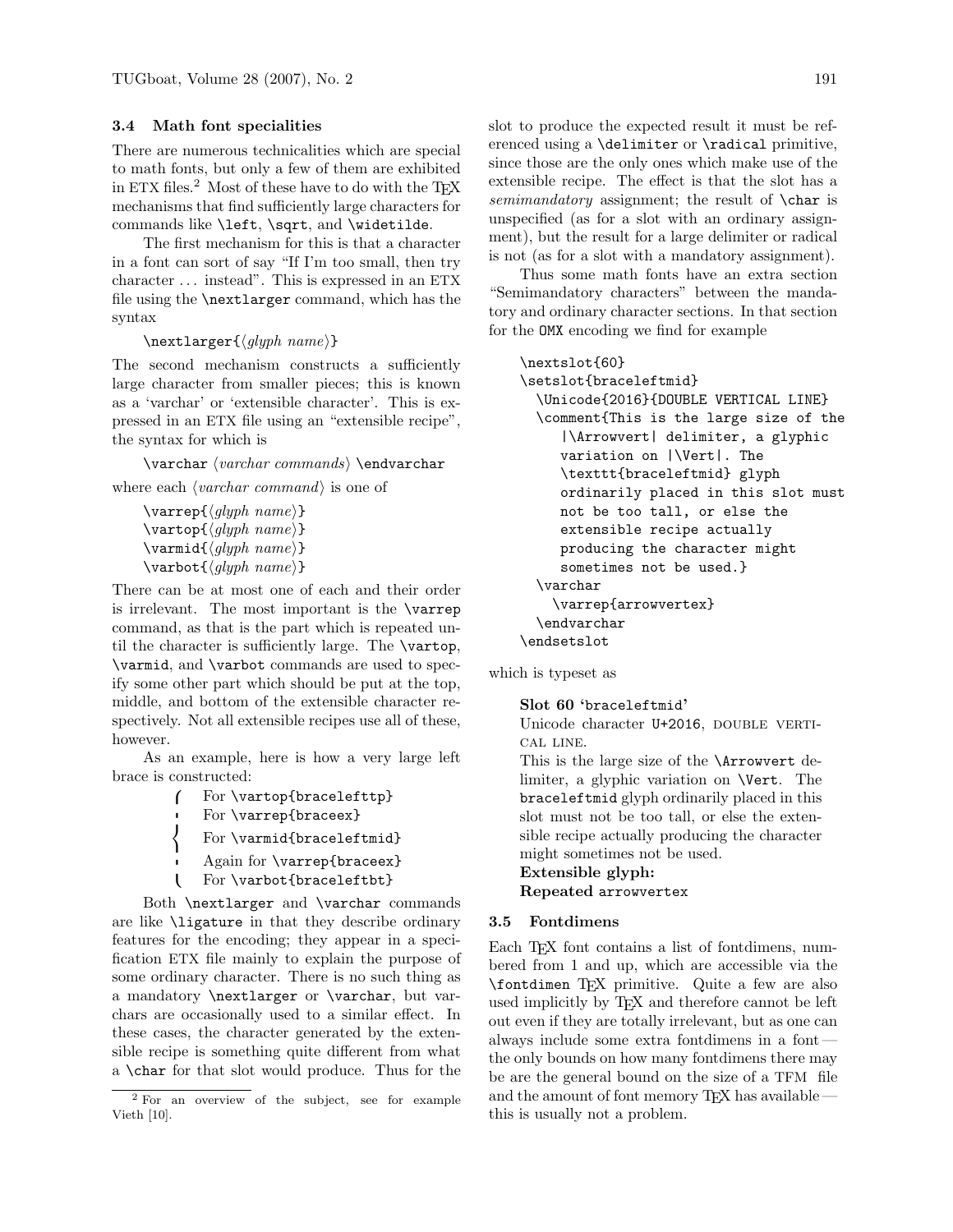The reason fontdimens are part of font encoding specifications is that the meaning of e.g. \fontdimen 8 varies between different fonts depending on their encoding; thus the encoding specification must define the quantity stored in each \fontdimen parameter. This is done using the \setfontdimen command, which has the syntax

```
\setminussetfontdimen\{\langle number \rangle\}\{\langle name \rangle\}
```
The  $\langle number \rangle$  is the fontdimen number (as a sequence of decimal digits where the first digit isn't zero) and the  $\langle name \rangle$  is a symbolic name for the quantity.

The standard list of symbolic names for fontdimen quantities appears below; the listed quantities should always be described using the names in this list. Encoding specifications that employ other quantities as fontdimens should include definitions of these quantities. Those quantities that are defined as "Formula parameter . . . " have to do with how mathematical formulae are rendered and are beyond our scope here. For exact definitions of these parameters, the reader is referred to Appendix G of The T<sub>E</sub>Xbook [7].

acccapheight The height of accented full capitals.

- ascender The height of lower case letters with ascenders.
- axisheight Formula parameter  $\sigma_{22}$ .
- baselineskip The font designer's recommendation for natural length of the TEX parameter

\baselineskip.

- bigopspacing1 Formula parameter  $\xi_9$ .
- bigopspacing 2 Formula parameter  $\xi_{10}$ .
- bigopspacing3 Formula parameter  $\xi_{11}$ .
- bigopspacing4 Formula parameter  $\xi_{12}$ .
- bigopspacing5 Formula parameter  $\xi_{13}$ .
- capheight The height of full capitals.
- $default rule thickness$  Formula parameter  $\xi_8$ .
- delim1 Formula parameter  $\sigma_{20}$ .
- delim2 Formula parameter  $\sigma_{21}$ .
- denom1 Formula parameter  $\sigma_{11}$ .
- denom2 Formula parameter  $\sigma_{12}$ .
- descender The depth of lower case letters with descenders.
- digitwidth The median width of the digits in the font.
- extraspace The natural width of extra interword glue at the end of a sentence. TEX implicitly uses this parameter if \spacefactor is 2000 or more and \xspaceskip is zero.
- interword The natural width of interword glue (spaces). TEX implicitly uses this parameter unless \spaceskip is nonzero.
- italicslant The slant per point of the font. Unlike all other fontdimens, it is not proportional to the font size.
- maxdepth The maximal depth over all slots in the font.
- maxheight The maximal height over all slots in the font.
- num1 Formula parameter  $\sigma_8$ .
- num2 Formula parameter  $\sigma_9$ .
- num3 Formula parameter  $\sigma_{10}$ .
- quad The quad width of the font, normally approximately equal to the font size and/or the width of an 'M'. Also implicitly available as the length unit em and used for determining the size of the length unit mu.
- shrinkword The (finite) shrink component of interword glue (spaces). TFX implicitly uses this parameter unless **\spaceskip** is nonzero.
- stretchword The (finite) stretch component of interword glue (spaces). TFX implicitly uses this parameter unless \spaceskip is nonzero.
- sub1 Formula parameter  $\sigma_{16}$ .
- sub2 Formula parameter  $\sigma_{17}$ .
- subdrop Formula parameter  $\sigma_{19}$ .
- sup1 Formula parameter  $\sigma_{13}$ .
- sup2 Formula parameter  $\sigma_{14}$ .
- sup3 Formula parameter  $\sigma_{15}$ .
- supdrop Formula parameter  $\sigma_{18}$ .
- verticalstem The dominant width of vertical stems. This quantity is meant to be used as a measure of how "dark" the font is.
- xheight The x-height (height of lower case letters without ascenders). Also implicitly available as the length unit ex.

# 3.6 The codingscheme

The final encoding-dependent piece of information in a TEX font is the codingscheme, which is essentially a string declaring what encoding the font has. This information is currently only used by programs that convert the information in a T<sub>E</sub>X font to some other format and these use it to identify the glyphs in the font. Therefore this string should be chosen so that the contents of the slots in the font can be positively identified. Observe that the encoding specification by itself does not provide enough information for this, since there are usually a couple of slots that do not contain mandatory characters. On the other hand, it is not a problem in this context if the font leaves some of the slots (even mandatory ones) empty as that is anyway easily detected. The only problem is with fonts where the slots are as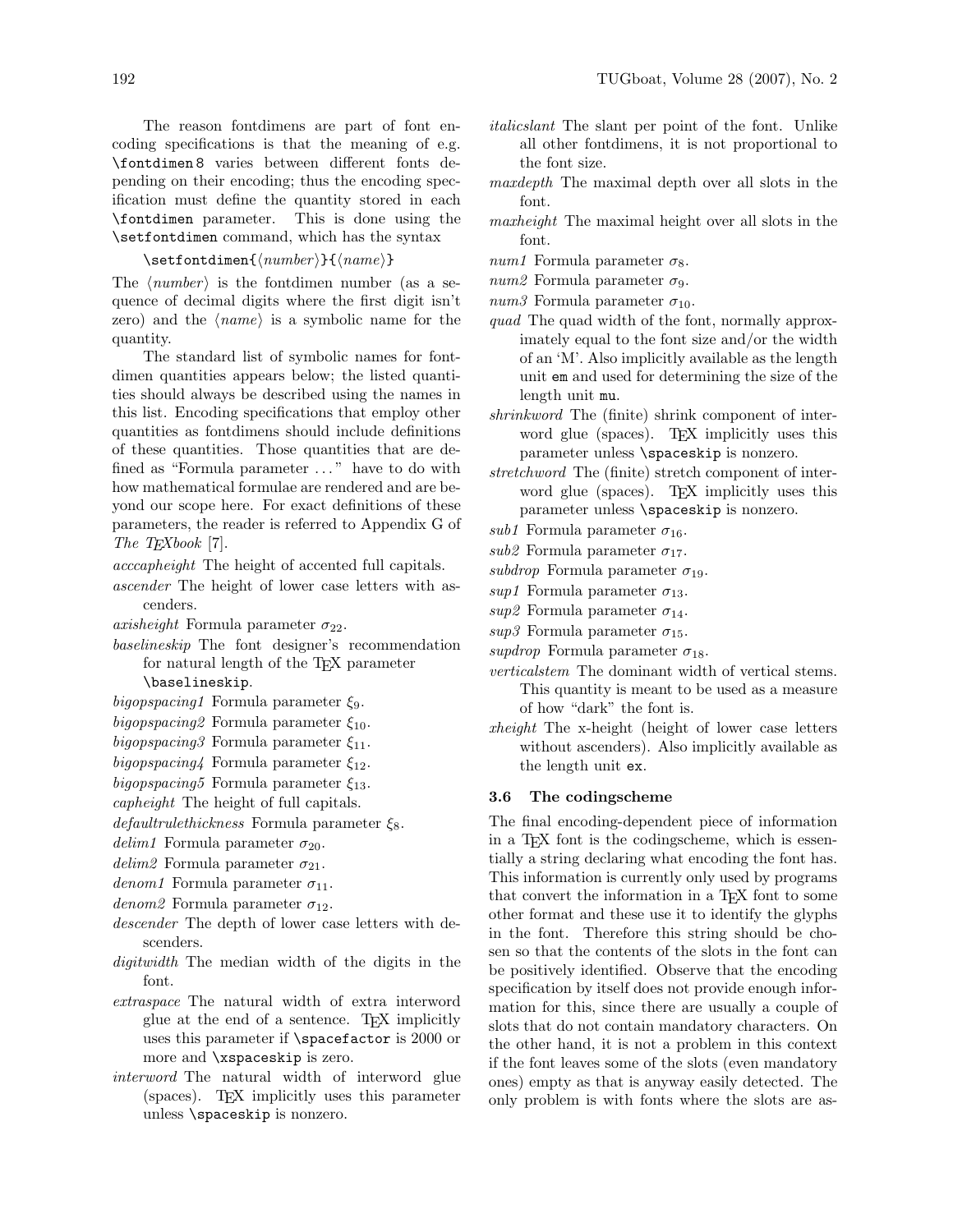signed to other characters than the ones specified in the encoding.

For that reason, it is appropriate to assign two codingscheme strings to each encoding. The main codingscheme is for fonts where all slots (mandatory and ordinary alike) have been assigned according to the specification or have been left empty. The variant codingscheme is for fonts where some ordinary slots have been assigned other characters than the ones listed in the specification, but where the mandatory slots are still assigned according to the specification or are left empty. The font encoding specification should give the main codingscheme name, whereas the variant codingscheme name could be formed by adding  $\cup$ VARIANT to the main codingscheme name.

Technically the codingscheme is specified by setting the codingscheme string variable. This has the syntax

\setstr{codingscheme}  $\{\langle codingscheme \ name \rangle\}$ 

e.g.

```
\setstr{codingscheme}
{EXTENDED TEX FONT ENCODING - LATIN}
```
which is typeset as (line break is editorial)

 $\text{Default s}(\text{codingscheme}) = \text{EXTENDED_UTEX}$  $L$ FONT $L$ ENCODING $L$ - $L$ ATIN

A codingscheme name may be at most 40 characters long and may not contain parentheses. If the entire  $\cup$ VARIANT cannot be suffixed to a main name because the result becomes too long (as in the above example) then use the first 40 characters of the result.

# 3.7 Overall document structure

The overall structure of a font encoding specification should be roughly the following

```
\relax
\documentclass[twocolumn]{article}
\usepackage[specification]{fontdoc}
\langle \text{preamble} \rangle\begin{document}
\langle title \rangle\langle manifest\rangle\encoding
\langle body \rangle\endencoding
\langle discussion\rangle\langle change\ history\rangle\langle bibliography\rangle\end{document}
```
The commands described in the preceding subsections must all go in the  $\langle body \rangle$  part of the document, as that is the only part of the file which actually gets processed as a data file. The part before \encoding is skipped and the part after \endencoding is never even input, so whatever appears there is only part of the LATEX document. For the purposes of processing as a data file, the important markers in the file are the \relax, the \encoding, and the \endencoding commands.

The  $\langle title \rangle$  is the usual  $\mathcal{I}$  and the like) stuff. The person or persons who appear as author(s) are elsewhere in this paper described as the encoding proposers. The  $\langle title \rangle$  should also give the date when the specification was last changed.

The  $\langle manifest\rangle$  is an important, although usually pretty short, part of the specification. It is a piece of text which explains the purpose of the encoding (in particular what it can be used for) and the basic ideas (if any) which have been used in its construction. It is often best marked up as an abstract.

The  $\langle discussion \rangle$  is the place for any longer comments on the encoding, such as analyses of different implementations, comparisons with other encodings, etc. This is also the place to explain any more general structures in the encoding, such as the arrow kit in the proposed MS2 encoding [4]. In cases where the specification is mainly a formulation of what is already an established standard the  $\langle discussion \rangle$  is often rather short as the relevant discussion has already been published elsewhere, but it is anyway a service to the reader to include this information. References to the original documents should always be given.

It might be convenient to include an FAQ section at the end of the discussion. This is particularly suited for explaining things where one has to look for a while and consult the references to find the relevant information.

The  $\langle change\ history\rangle$  documents how the specification has changed over time. It is preferably detailed, as each detail in an encoding is important, but one should not be surprised if it is nevertheless rather short due to there not having been that many changes.

The  $\langle bibliography\rangle$  is an important part of the specification. It should at the very least include all the sources which have been used in compiling the encoding specification, regardless of whether they are printed, available on the net, merely "personal communication", or something else. It is also a service to the reader to include in the bibliography some more general references for related matters.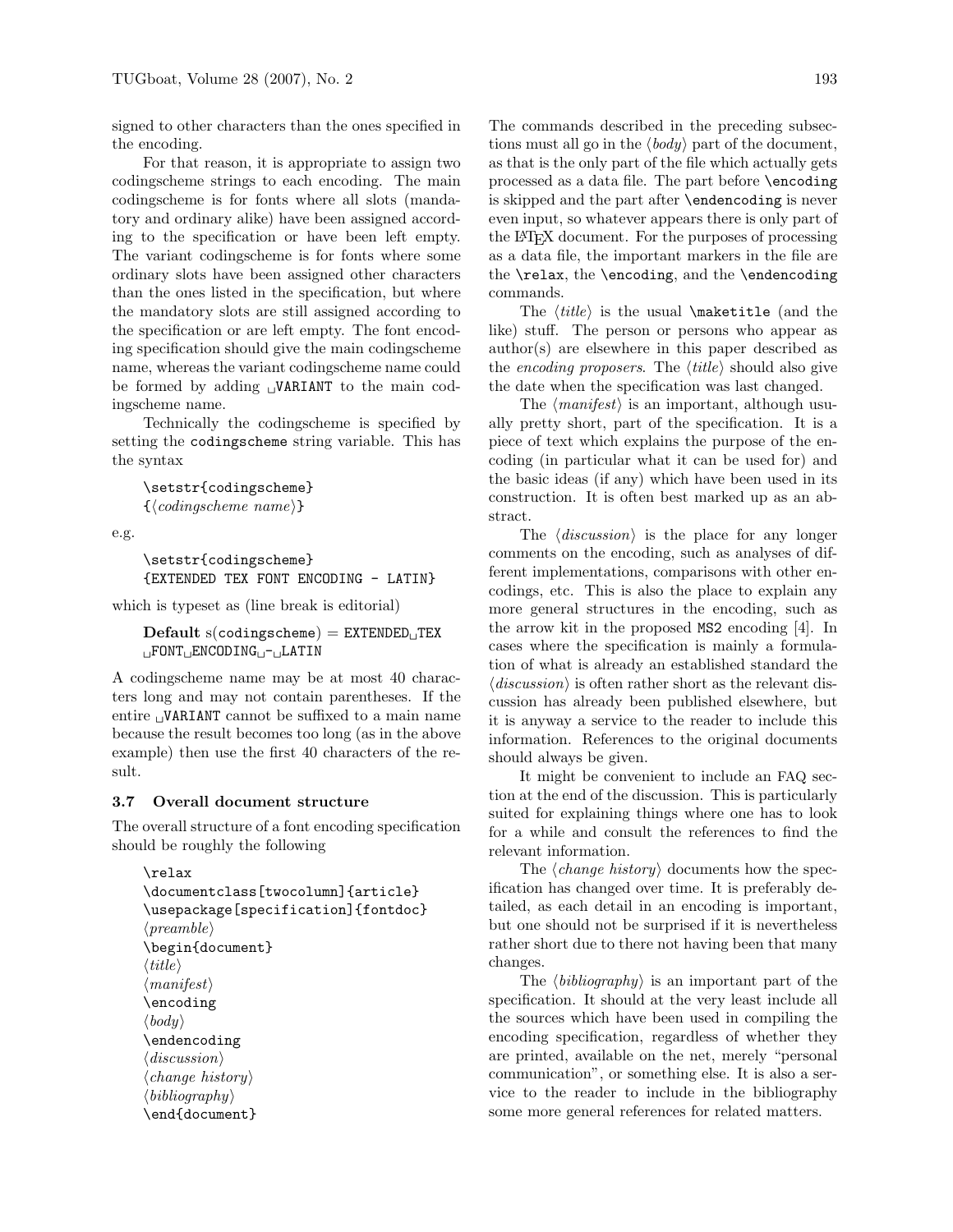The  $\langle \text{preamble} \rangle$  is just a normal LAT<sub>EX</sub> preamble and there are no restrictions on defining new commands in it, although use of such commands in the  $\langle body \rangle$  part is subject to the same restrictions as use of any general LATEX command. The preamble should however not load any packages not part of the required suite of LATEX packages, as that may prevent users who do not have these packages from typesetting the specification. Likewise, the specification should not require that some special font is available. Glyph examples for characters are usually better referenced via Unicode character charts than via special fonts.

An exception to this rule about packages is that the specification must load the fontdoc package, as shown in the outline above, since that defines the \setslot etc. commands that should appear in the  $\langle body \rangle$ . This should not cause any problems, as the fontdoc package can preferably be kept in the same directory as the collection of encoding specifications (see below). The specification option should be passed to the package to let it know that the file being processed is an encoding specification— otherwise \Ligature and \ligature will get the same formatting, for one. It is not actually necessary to use the article document class, and neither must it be passed the twocolumn option, but it is customary to do so. In principle any other document class defined in required LATEX will do just as well.

If you absolutely think that using some nonrequired package significantly improves the specification, then try writing the code so that it loads the package only if it is available and provide some kind of fallback definition for sites where it is not. E.g. the url package could be loaded as

# \IfFileExists{url.sty}{\usepackage{url}}{} \providecommand\url{\verb}

The **\url** command defined by this is not equivalent to the command defined by the url package, but it can serve fairly well (with a couple of extra overfull lines as the only ill effect) if its use is somewhat restricted.

Finally, a technical restriction on the  $\langle \text{p}$ reamble $\rangle$ ,  $\langle title \rangle$ , and  $\langle manifest \rangle$  is that they must not contain any mismatched  $\iota$  ifs (of any type) or  $\iota$  is, as TEX conditionals will be used for skipping those parts of the file when it is processed as a data file. If the definition of some macro includes mismatched \ifs or \fis (this will probably occur only rarely) then include some extra code so that they do match.

# 3.8 Encoding specification body syntax

The  $\langle body \rangle$  part of an encoding specification must

adhere to a much stricter syntax than the rest of the file. The  $\langle body \rangle$  is a sequence of  $\langle encoding$  $command\$ s, each of which should be one of the following:

```
\setminussetslot\{\langle q|yph \name{\} \rangle\} \langle slot \ commands \rangle\endsetslot
\textsf{(number}}
\existsiskipslots{\langle number \rangle}
\setminussetfontdimen{\langle number \rangle}{\langle name \rangle}\setstr{codingscheme}
                       \{\langle codingscheme \ name \rangle\}\langleneedsfontinstversion{\langle version\ number \rangle}
```
The \needsfontinstversion command is usually placed immediately after the \encoding command. The *(version number)* must be at least 1.918 for many of the features described in this file to be available, and at least 1.928 if the \charseq command is used.

The  $\langle slot\ commands \rangle$  are likewise a sequence of  $\langle$ slot command $\rangle$ s, each of which should be one of the following:

```
\Unicode{\langle code\ point\rangle}{\langle name\rangle}\{\langle \text{Unicode commands} \rangle\}\text{Comment}\langleLigature{\langleligtype}}{\langleright}}{\langlenew}}
\ligature{\langle\text{light}\rangle}{\langle\text{new}\rangle}
\odotddligature{\langle note \rangle}{\langle lightype \rangle}
                        \{\langle right\rangle\}\{\langle new\rangle\}\text{larger}\{\langle glyph \ name\rangle\}\varphi \ (varchar \ commands) \ \end{math}
```
where  $\langle \text{varchar commands} \rangle$  is similarly a sequence of  $\langle \text{varchar command} \rangle$ s, each of which should be one of the following:

| $\varphi\$ /varrep $\{\langle glyph \ name \rangle\}$   |  |
|---------------------------------------------------------|--|
| $\text{vartop}\{\langle glyph \ name\rangle\}$          |  |
| $\vartheta\$ /varmid $\{\langle glyph \ name \rangle\}$ |  |
| $\text{Varbot}(\text{glyph name})$                      |  |

Finally, one can include any number of  $\mathcal{L}$  comment  $command\$ s between any two encoding, slot, or varchar commands. The comment commands are

```
\begincomment \langle H\rightarrow H\rightarrow \epsilon \endcomment
\lambdalabel\{\langle reference \ label\rangle\}
```
The  $\langle H\negthinspace T$   $\not\equiv$   $\langle H\negthinspace T$   $\not\equiv$   $\langle H\negthinspace T$   $\not\equiv$   $\langle H\negthinspace T$   $\not\equiv$   $\langle H\negthinspace T$   $\not\equiv$   $\langle H\negthinspace T$   $\not\equiv$   $\langle H\negthinspace T$   $\not\equiv$   $\langle H\negthinspace T$   $\not\equiv$   $\langle H\negthinspace T$   $\not\equiv$   $\langle H\negthinspace T$   $\not\equiv$   $\langle H\negthinspace T$   $\not\equiv$   $\langle H\negthinspace T\rangle$   $\langle H\neg$ that can appear in conditional text. (\begincomment is either \iffalse or \iftrue depending on whether the encoding specification is processed as a data file or typeset as a LAT<sub>F</sub>X document respectively. \endcomment is always \fi.) The \label command is just the normal LATEX **\label** command; when it is used in a  $\langle$ *slot commands* $\rangle$  string it references that particular slot (by number and glyph name).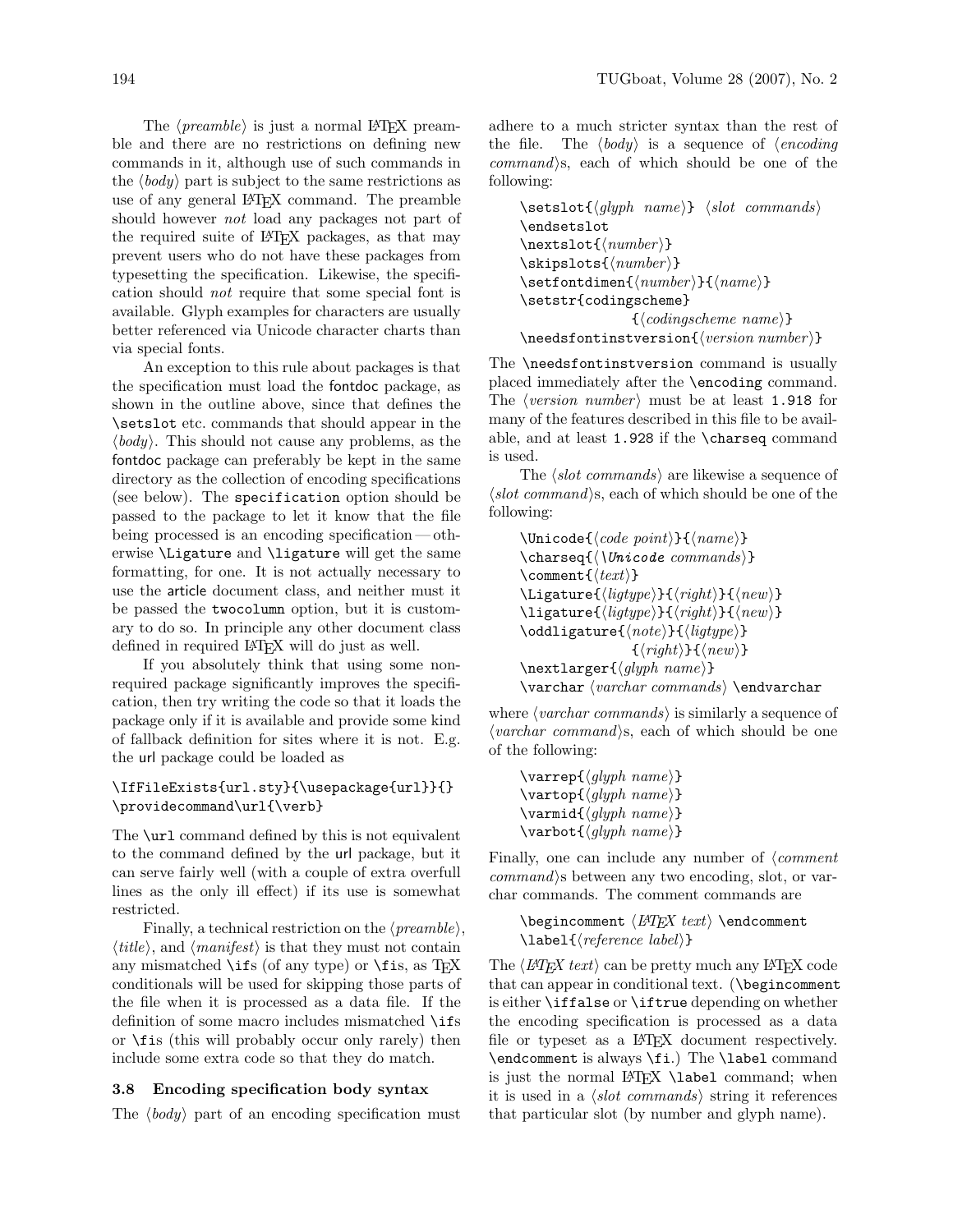The full syntax of the ETX format can be found in the fontinst manual [5], but font encoding specifications only need a subset of that.

#### 3.9 Additional fontdoc features

The \textunicode command is an "in comment paragraph" form of \Unicode. Both commands have the same syntax, but \textunicode is only allowed in "comment" contexts. A typical use of \textunicode is

```
\comment{An . . .
... this is
\textunicode{2012}{FIGURE DASH}; in . . .
}
```
which is typeset as

An  $\dots$  this is U+2012 (FIGURE DASH); in  $\dots$ 

The fontdoc package inputs a configuration file fontdoc.cfg if that exists. This can be used to pass additional options to the package. The only currently available options that may be of interest are the hypertex and pdftex options, which hyperlinks each U+... generated by *\*Unicode or *\textunicode* (using HyperTEX or pdfTEX conventions<sup>3</sup> respectively) to a corresponding glyph image on the Unicode consortium website. To use this feature one should put the line

\ExecuteOptions{hypertex}

or

#### \ExecuteOptions{pdftex}

in the fontdoc.cfg file. Please do not include this option in the \usepackage{fontdoc} of an encoding specification file as that can be a severe annoyance for people whose TEX program or DVI viewers do not support the necessary extensions.

## 4 Font encoding ratification

This section describes a suggested ratification process for font encoding specifications. As there are fewer technical matters that impose restrictions on what it may look like, it is probably more subjective than the other parts of this paper.

A specification in the process of being ratified can be in one of three different stages: draft, beta, or final. Initially the specification is in the draft stage, during which it will be scrutinized and can be subject to major changes. A specification which is in the beta stage has received a formal approval but the encoding in question may still be subject to some minor changes if weighty arguments present themselves. Once the specification has reached the final stage, the encoding may not change at all.

## 4.1 Getting to the draft stage

The process of taking an encoding to the draft stage can be summarized in the following steps. Being in the draft stage doesn't really say anything about whether the encoding is in any way correct or useful, except that some people (the encoding proposers) believe it is and are willing to spend some time on ratifying it.

Write an encoding specification The first step is to write a specification for the font encoding in question. This document must not only technically describe the encoding but also explain what the encoding is for and why it was created. See Subsection 3.7 for details on how the document is preferably organised.

Request an encoding name The second step is to write to the LAT<sub>EX3</sub> project and request a LAT<sub>EX</sub> encoding name for the encoding. This mail should be in the form of a LAT<sub>EX</sub> bug report, it must be sent to

#### latex-bugs@latex-project.org,

and it must include the encoding specification file. Suggestions for an encoding name are appreciated, but not necessarily accepted. The purpose of this mail is not to get an approval of the encoding, but only to have a reasonable name assigned to it.

Upload the specification to CTAN The third step is make the encoding specification publicly available by uploading it to CTAN. Encoding specifications are collected in the

# info/encodings

directory (which should also contain the most recent version of this paper). The name of the uploaded file should be ' $\langle encoding\ name \rangle$ draft.etx'. The reason for this naming is that it must be clear that the specification has not yet been ratified.

Announce the encoding When the upload has been confirmed, it is time to announce the encoding by posting a message about it to the relevant forums. Most important is the tex-fonts mailing list, since that is where new encodings should be debated. Messages should also be posted to the comp.text.tex newsgroup and any forums related to the intended use of the encoding: an encoding for Sanskrit should be announced on Indian TFX

<sup>3</sup> One could just as well do the same thing using some other convention if a suitable definition of \FD@codepoint is included in fontdoc.cfg. See the fontinst sources [6] for more details.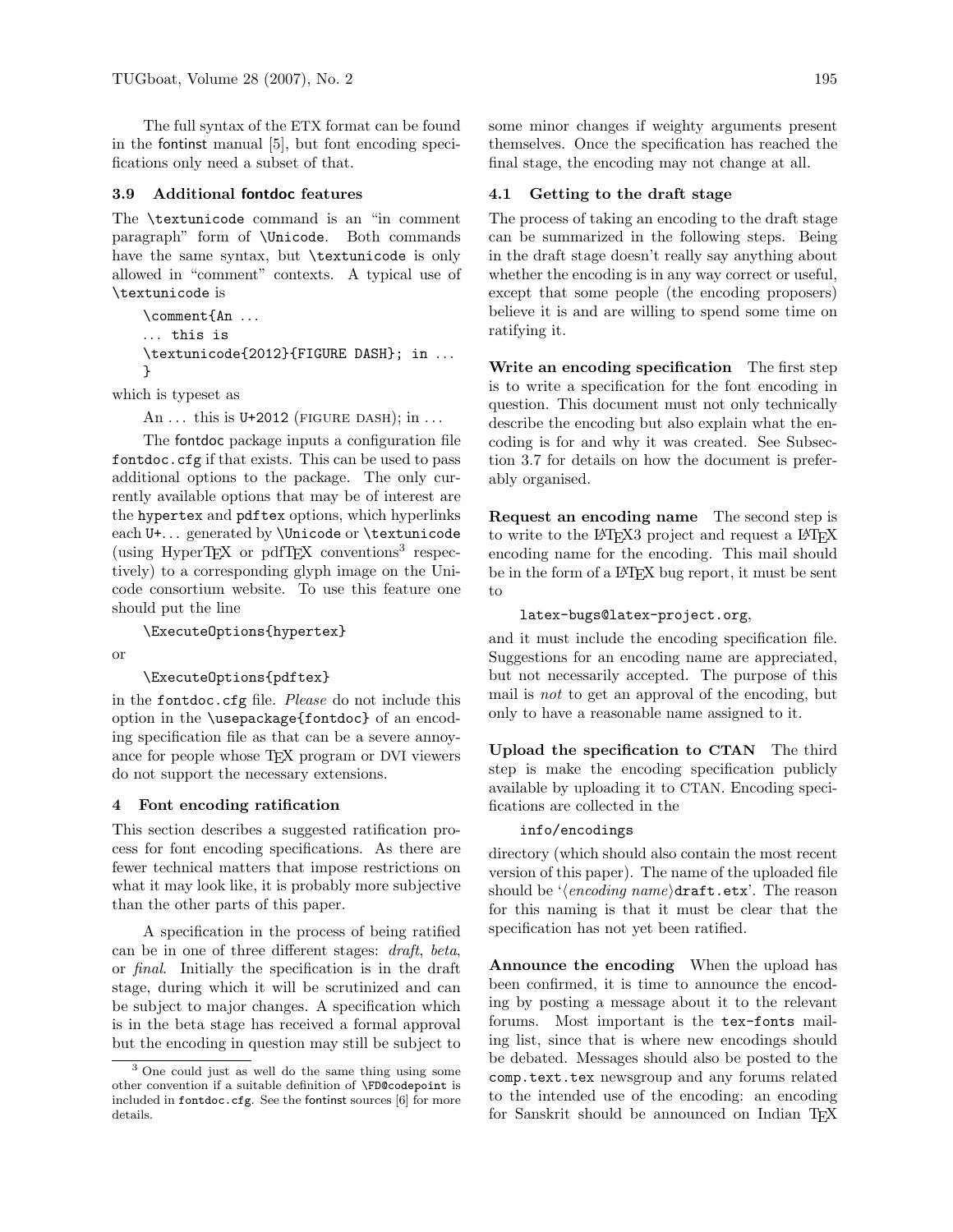users forums, an encoding for printing chess positions should be announced on some chess-with-TFX user forum, etc., to the extent that such forums exist.

The full address of the tex-fonts mailing list is

## tex-fonts@math.utah.edu

This list rejects postings from non-members, so you need to subscribe to it before you can post your announcement. This is done by sending a 'subscribe me' mail to

#### tex-fonts-request@math.utah.edu

The list archives can be found at

http://www.math.utah.edu/mailman/ listinfo/tex-fonts

A tip is to read through the messages from a couple of months before you write up your announcement, as that should help you get acquainted with the normal style on the list. Please do not send messages encoded in markup languages (notably, HTML, XML, and word processor formats) to the list.

Experimental encodings There is a point in going through the above procedure even for experimental encodings, i.e., encodings whose names start with an E. Of course there is no point in ratifying a specification of an experimental encoding, as it is very likely to frequently change, but having a proper name assigned to the encoding and uploading its specification to CTAN makes it much simpler for other people to learn about and make references to the encoding.

#### 4.2 From draft to beta stage

The main difference between a draft and beta stage specification respectively is that beta stage specifications have been scrutinized by other people and found to be free of errors. The practical implementation of this is that a debate is held (in the normal anarchical manner of mailing list debates) on the tex-fonts mailing list. In particular the following aspects of the specification should be checked:

- 1. Is the encoding technically correct? There are many factors which affect what TFX does and it is easy to overlook some. (The \lccodes seem to be particularly troublesome in this respect.) Sometimes fonts simply cannot work as an encoding specifies they should and it is important that such defects in the encoding are discovered on an early stage.
- 2. Are there any errors in the specification? A font encoding specification is largely a table and

typos are easy to make. Proofreading may be boring, but it is very, very important.

3. Is the specification sufficiently precise? Are there any omissions, ambiguities, inaccuracies, or completely irrelevant material in the specification? There shouldn't be.

During the debate, the encoding proposers should hear what other people have to say about the encoding draft, revise it accordingly when some flaw is pointed out, and upload the revised version. This cycle may well have to be repeated several times before everyone is content. It is worth pointing out that in practice the debate should turn out to be more of a collective authoring of the specification than a defense of its validity. There is no point in going into it expecting the worst.

Unfortunately, it might happen that there never is a complete agreement on an encoding specification — depending on what side one takes, either the encoding proposers refuse to correct obvious flaws in it, or someone on the list insists that there is a flaw although there is obviously not — but hopefully that will never happen. If it anyway does happen then the person objecting should send a mail whose subject contains the phrase "formal protest against XXX encoding" (with XXX replaced by whatever the encoding is called) to the list. Then it will be up to the powers that be to decide on the fate of the encoding (see below).

Summarize the debate When the debate on the encoding is over  $-e.g.$  a month after anyone last posted anything new on the subject — then the encoding proposers should summarize the debate on the encoding specification draft and post this summary as a follow-up on the original mail to latex-bugs. This summary should list the changes that have been made to the encoding, what suggestions there were for changes which have not been included, and whether there were any formal protests against the encoding. The summary should also explain what the proposers want to have done with the encoding. In the usual case this is having it advanced to beta stage, but the proposers might alternatively at this point have reached the conclusion that the encoding wasn't such a good idea to start with and therefore withdraw it, possibly to come again later with a different proposal.

In response to this summary, the LAT<sub>EX</sub>-project people may do one of three things:

• If the proposers want the encoding specification advanced and there are no formal protests